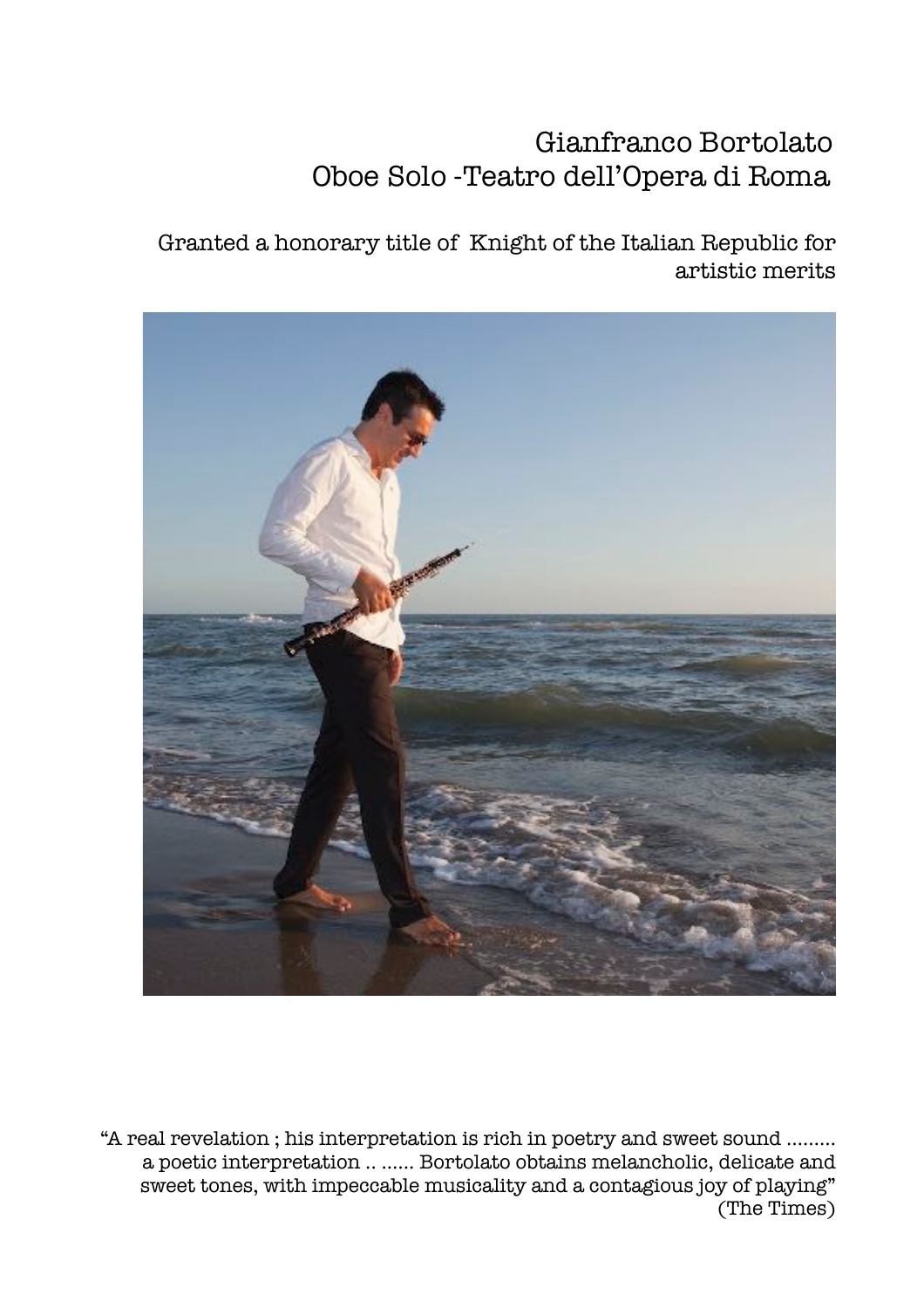# Tour 2017-2020

## **MESSICO**

Orquesta Sinfonica de la UAT Tampico Teatro Metropolitano

Orquesta Sinfonica de Aguascalientes**(3/2020 Cancelled due to COVID 19)**

Orquesta de Camera de Bellas Artes**(3/2020 Cancelled due to COVID 19)**

Orquesta Filarmonica de Jalisco **(3/2020 Cancelled due to COVID 19)**

## **ARMENIA**

Yerevan Aram Kachaturian Concert Hall with Quartetto di Venezia

## ARGENTINA

Orquesta Sinfonica de Cordoba Teatro Libertador Martin

Orquesta Sinfonica de Salta

Orquesta Sinfonica USUNCUYO Mendoza

Orquesta Sinfonica de San Juan**(8/2020 Cancelled due to COVID 19)** 

Orquesta Filarmonica de Mendoza**(8/2020 Cancelled due to COVID 19)**

# URUGUAY

Orquesta Filarmonica de Montevideo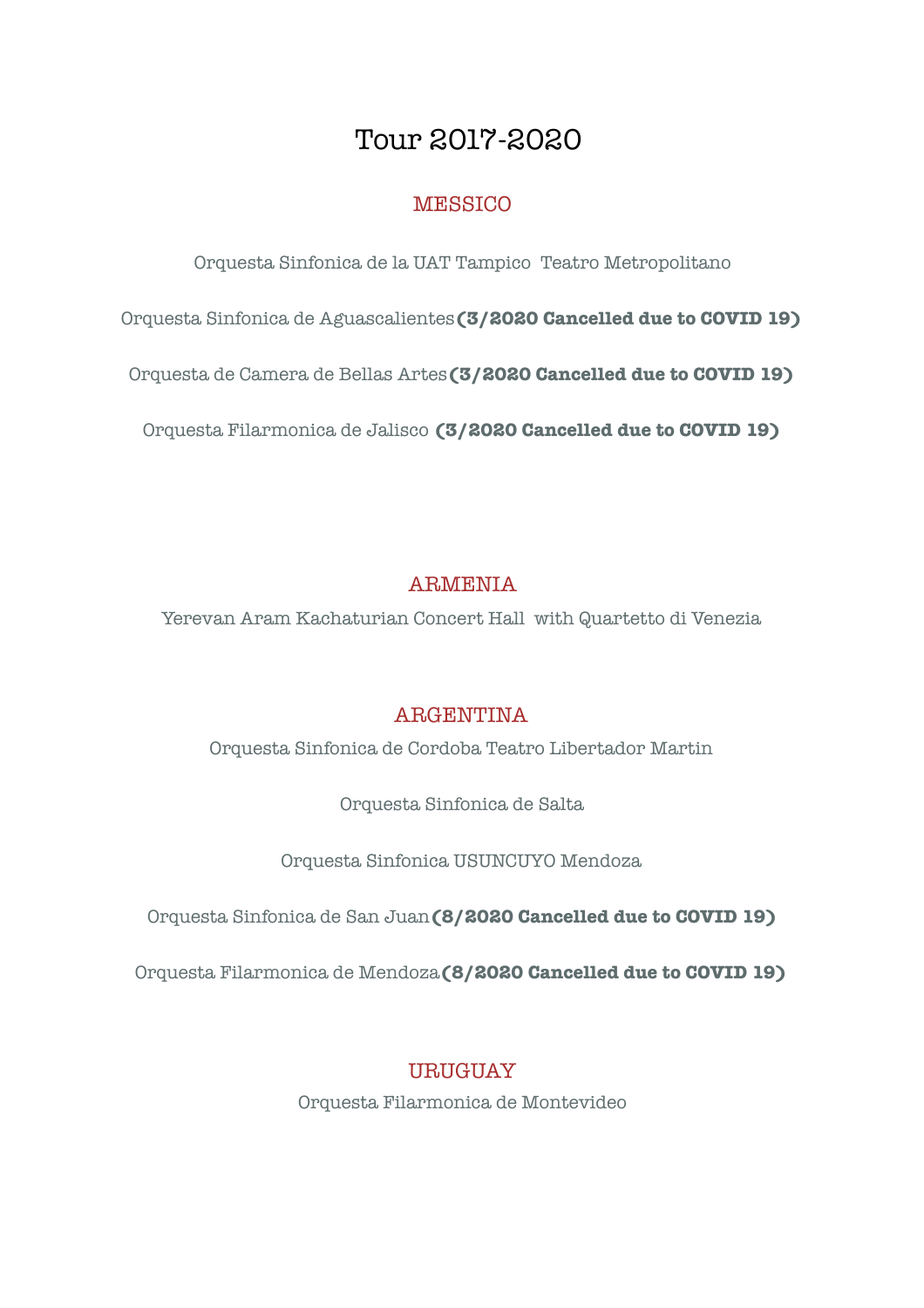#### KAZAKHSTAN

Astana -Astana Opera Orchestra

#### NICARAGUA

Managua Camerata Bach Teatro Ruben Dario

#### SALVADOR

El Salvador Teatro Nacional Orquesta Sinfonica Nacional

#### GUATEMALA

Orquesta Sinfonica Nacional Teatro Miguel Angel Asturias

#### RUSSIA

Mosca Filarmonica with Quarettto di Venezia

Satka Philarmonic with Quartetto di Venezia

ùNalc'hik festival Temirkanov withQuartetto di Venezia

#### CILE

Santiago del Chile with Quartetto di Venezia

Rancagua Teatro Regional de Rancagua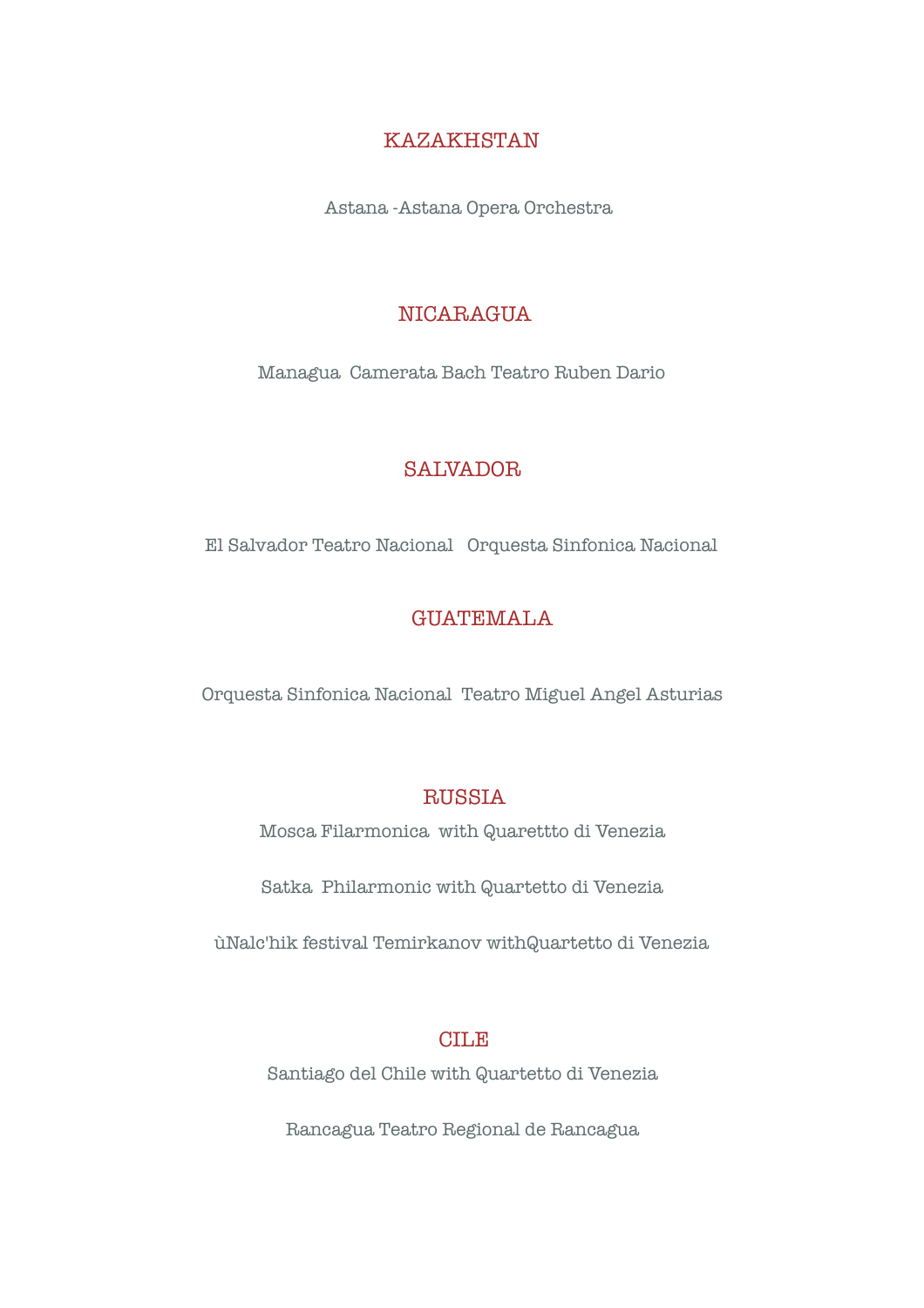## AIISTRALIA

Ballarat Festival of Fine Music

Mildura Summer Music Festival

Melbourne IIC

### ISRAELE

Tour with Quartetto di Venezia

# Biography

Gianfranco Bortolato was born 1964 in Venice,Italy where he received his first oboe lessons from Bruno Baldan when he was eleven years old gaining Diploma with honours from "B.Marcello Conservatoire in Venice

 Since 1986 he has been studying with Pietro Borgonovo at the "Scuola di Musica di Fiesole"(Florence) and then at Musk-Akademie der Stadt Basel where he was awarded the Konzerdiplom

In addition, renowned teachers like Maurice Bourgue and Hans Elhorst have contributed to his artistic development.

He has given several soloist performances(Orchestra Sinfonica of Sanremo,I Pomeriggi Musicali di Milano,Orchestra Sinfonica Abruzzese)and has made recordings for Ares,Frequenz,Erato,Nuova Era,Ricordi,Tactus,Rivoalto

In 2001 he was invited as a member of the jury to the International Competition Gillet/Fox in the USA. In the same occasion he presented "Parigi o cara"during the IDRS

In May 1995 he became a prize-winner in the Concorso nazionale Vittorio Pitzianti"for oboe held in Venice.He performed ,as an Italian premiere, the "Trittico"for Oboe,Oboe d'amore,English horn and strings of A.Dorati.He presented the "Trittico"at the IDRS at Banff(Canada)as well.

His performance of the A.Dorati's Trittico in the USA has been the subject of a thesis at the Indiana University

As a soloist he has played in Mexico(Festival Cervantino,Festival de Sinaloa,Orquesta Filarmonica de Queretaro, Sinfonica de Aguascalientes, OSUANL de Monterrey,OSX Xalapa, Sinfonica de Mexico,Camerata de Coahuila,OS de Puebla, Villahermosa etc),Guatemala,(Orquesta Sinfonica de

Guatemala)Colombia,Venezuela (Teatro Teresa Carreno),Perù,Australia(Murray River Festival, Ballarat Festival,Sydney Festival),Uzbekistan(National Symphony Orchestra),Cuba(Orquesta Sinfonica

Nacional)Africa(Etiopia,Kenya,Zambia)Croatia Radio Synphony Orchestra,Astana Opera (Kazakhstan)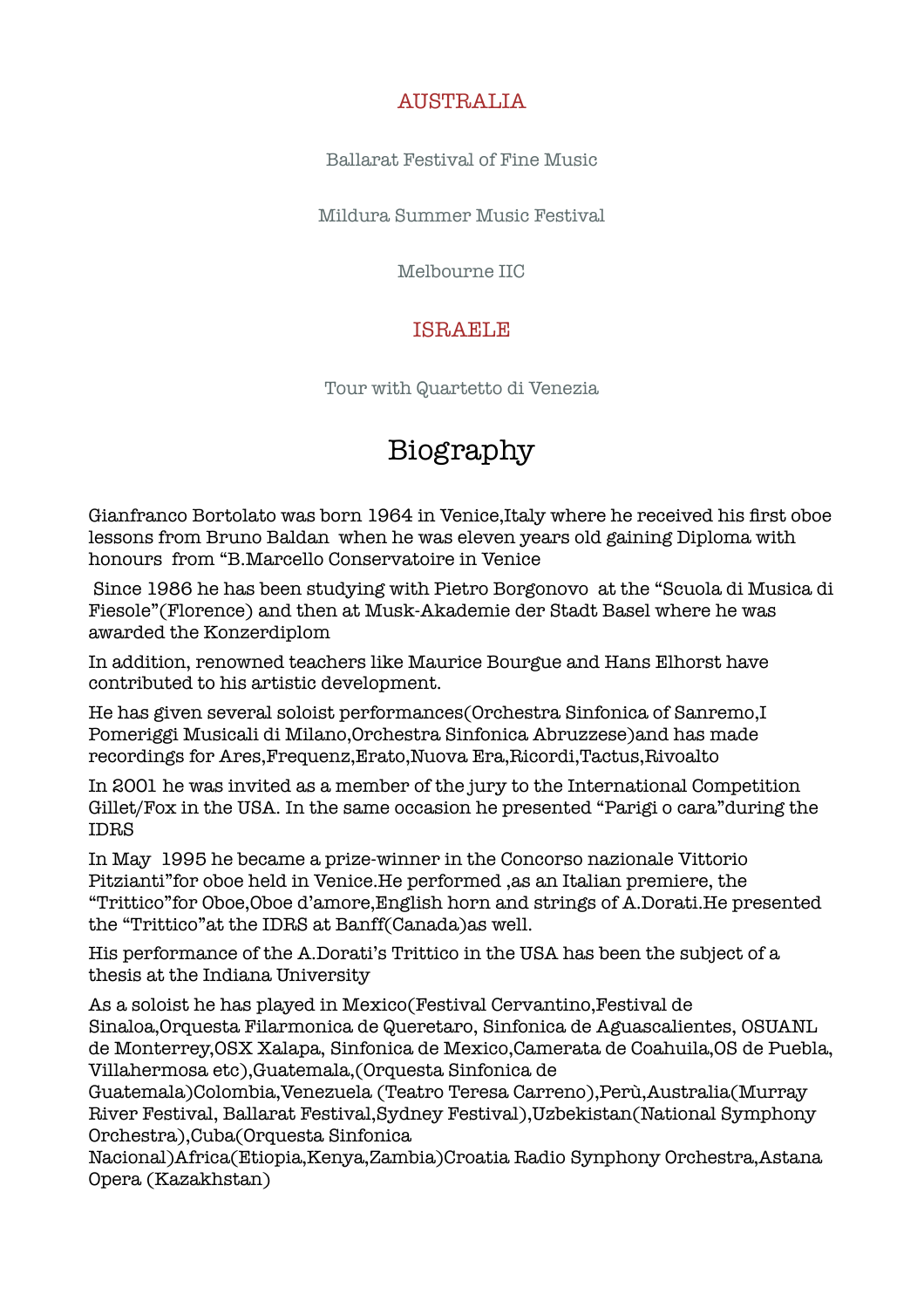Gianfranco Bortolato has been the principal oboe of the Young Italian Philharmony Orchestra He also played at the the Orchestra Sinfonica of Sanremo. (1990-1995)From 1995 to 1998 he played first oboe with I Pomeriggi Musicali di Milano.

He has also collaborated as solo oboe with several other orchestras, including the Orchestra at the Teatro La Scala ,Teatro Comunale di Genova,Orchestra Regionale Toscana the Teatro Regio in Turin, Accademia Nazionale di Santa Cecilia

Conductors he has worked with include Riccardo Muti, Yuri Temirkanov, Eliahu Inbal, Gianluigi Gelmetti, Eduardo Mata ,Adam Fischer ,James Conlon ,Charles Dutoit and Daniele Gatti

He is currently Solo-Oboe of the Orchestra del Teatro dell'Opera in Rome.

He play an Oboe Yamaha 831

[www.bortolatogianfranco.com](http://www.bortolatogianfranco.com) <https://www.youtube.com/user/gianfrancobortolato> gianbort@gmail.com